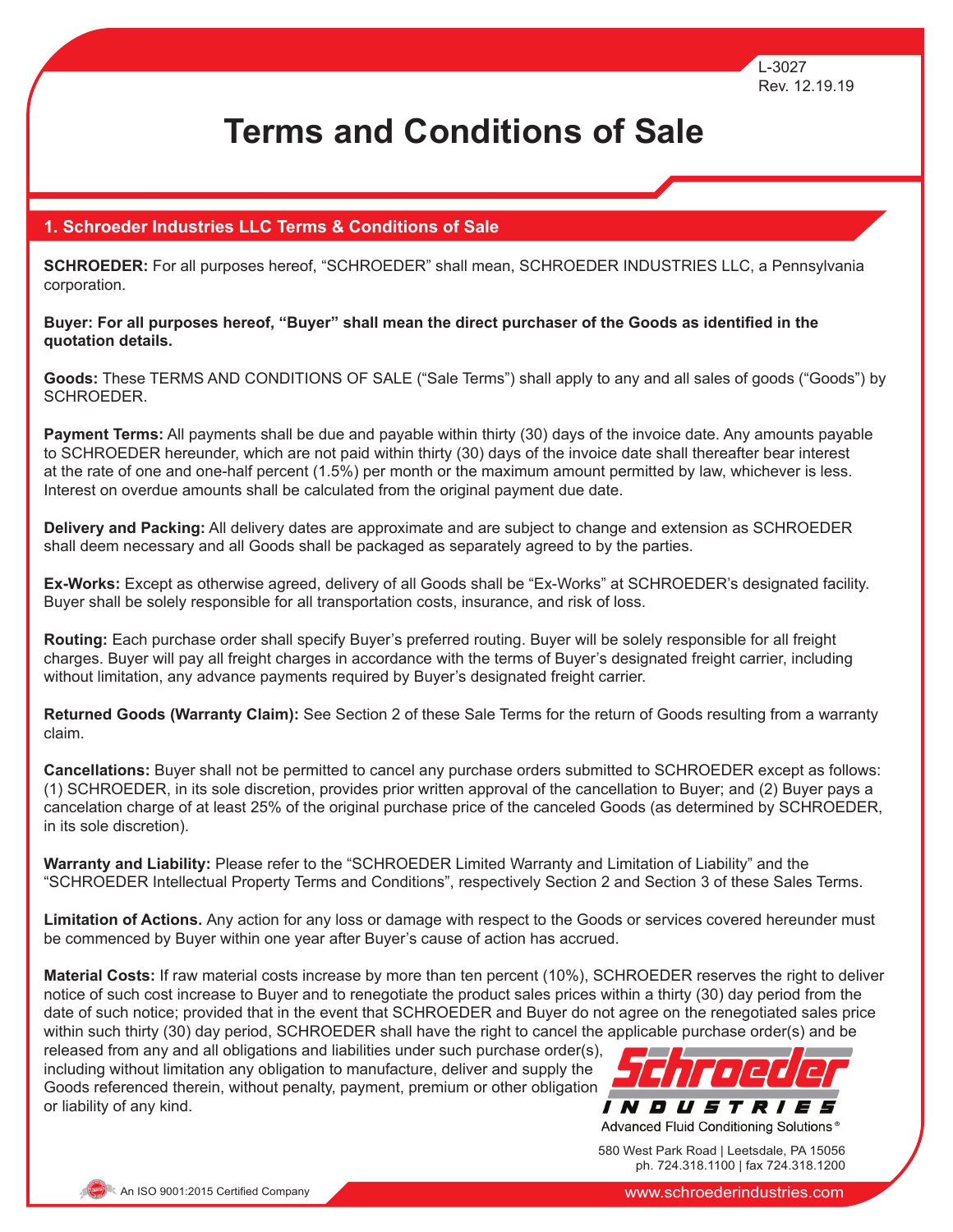**Taxes.** SCHROEDER's prices for the Goods do not include any sales, use, excise, or any other taxes, or any other charges imposed by federal, state, local or foreign governments on the manufacture, sale, shipment, import, export or use of the Goods or service (other than income taxes) all of which shall be paid by Buyer unless Buyer provides to SCHROEDER a tax-exemption certificate acceptable to the relevant taxing authorities. Buyer shall defend, indemnify and hold SCHROEDER harmless from and against all liabilities for such taxes or charges and all attorney's fees or costs incurred by SCHROEDER in connection therewith.

#### **2. SCHROEDER Limited Warranty and Limitation of Liability**

For purposes hereof, "Warranty Period" shall mean: the shorter of: (a) eighteen (18) months from the date of SCHROEDER's shipment of the Goods to the Buyer or (b) twelve (12) months from the date the product is first placed in operation; provided that with respect to repairs made by SCHROEDER to Goods or any replacement Goods provided by SCHROEDER pursuant to the limited warranty set forth herein, the Warranty Period shall be the longer of: (i) any remaining portion of the original Warranty Period applicable to such Goods as set forth above or (ii) three (3) months from the repair date or replacement date. SCHROEDER warrants that the Goods shall be free from defects in material and workmanship, under normal use and service, during the Warranty Period.

SCHROEDER will, at its option, refund the purchase price, repair or replace any product, which under normal conditions proves to be defective in material or workmanship during the Warranty Period. No charge will be made for parts or for labor provided by SCHROEDER with respect to defects covered by this warranty. However, this warranty does not cover any costs, expenses or damages related to the removal and reinstallation of any Goods, whether or not proven defective.

To obtain protection under this warranty, Buyer must provide SCHROEDER with immediate written notice of the alleged defect in the Goods along with the purchase receipt or other proof that the Goods are within the Warranty Period.

SCHROEDER shall have no obligation for any defective Goods unless and until: (1) SCHROEDER has completed an inspection of the Goods; (2) SCHROEDER has determined the existence of a defect during the Warranty Period; and (3) SCHROEDER has issued an RGA # for the return of the Goods. Buyer shall be obligated for all costs, expenses, charges and risk of loss for shipment of the non-conforming product to SCHROEDER. However, shipping charges will be credited to Buyer if and to the extent that SCHROEDER accepts the warranty claim.

Specifically excluded from this warranty are any claims arising as a result of improper application, use, neglect, abuse, or unauthorized service of parts or Buyer's failure to comply with all installation, operation and maintenance requirements and specifications set forth in any operating manual for the Goods and other documentation related to the Goods provided to Buyer by SCHROEDER.

**SCHROEDER and/or any affiliate or related company will not be liable under any circumstances for any consequential, incidental, special, punitive, exemplary or other damages (including, but not limited to, damages resulting from commercial or economic loss) or costs and expenses (including, but not limited to, attorneys' fees and litigation costs), incurred as a result of any claim whether based on breach of warranty or otherwise. In no event shall SCHROEDER's liability exceed the cost of repairing or replacing the Goods which give rise to any claim or refunding the purchase price of the Goods which give rise to any claim.**

**THE WARRANTY SET FORTH HEREIN IS IN LIEU OF ALL OTHER WARRANTIES, WHETHER EXPRESSED, IMPLIED OR STATUTORY, INCLUDING, BUT NOT LIMITED TO, ANY WARRANTY OF MERCHANTABILITY OR FITNESS FOR A PARTICULAR PURPOSE.**

ANY USE, SALE, RESALE, LEASE, ASSIGNMENT OR OTHER TRANSFER OF GOODS IS EXPRESSLY SUBJECT TO THE ABOVE STATED SCHROEDER LIMITED WARRANTY AND LIMITATION OF LIABILITY.

No attempt to alter, amend or extend this warranty and limitation of liability shall be effective unless in writing and signed by an executive officer of SCHROEDER.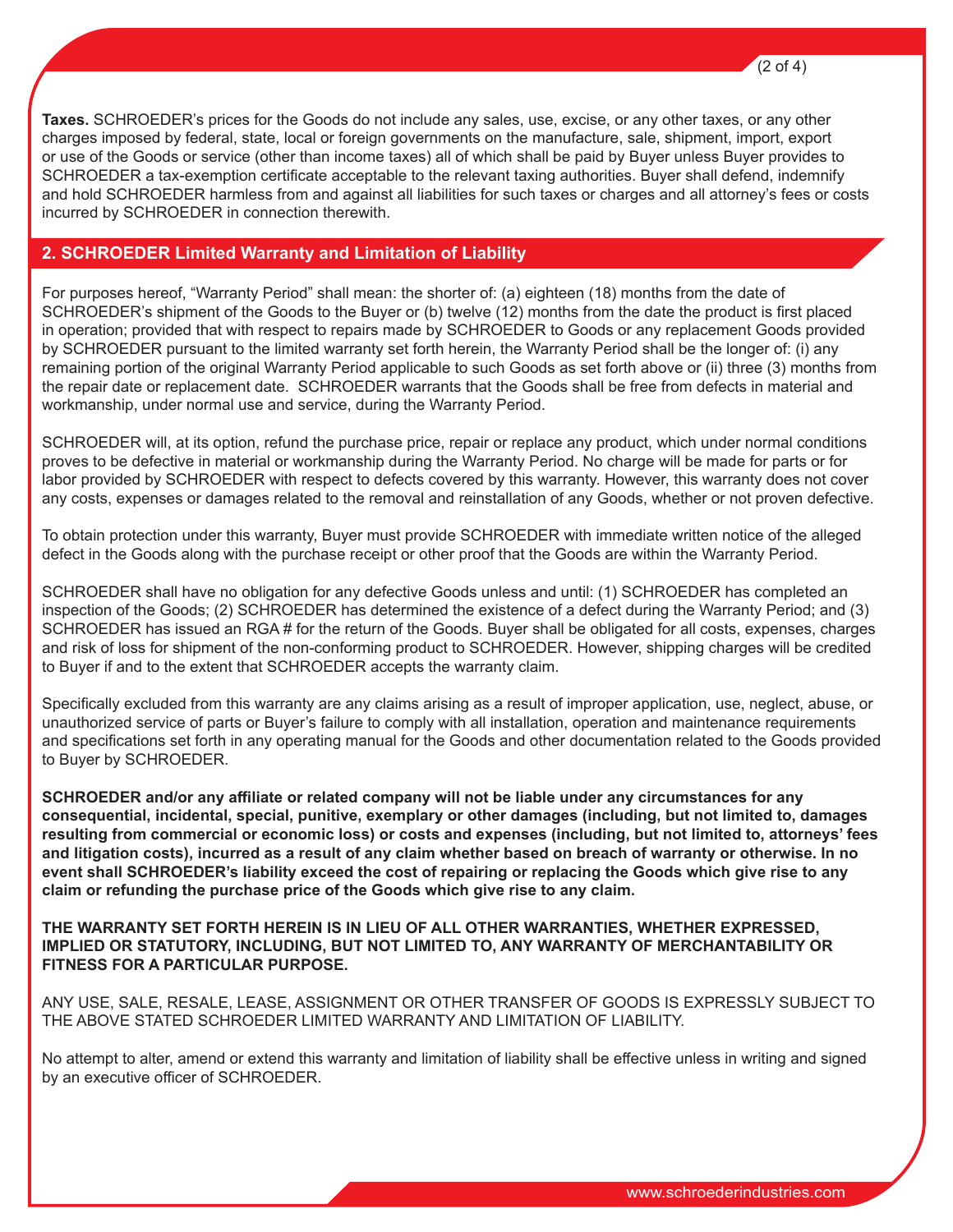## **3. SCHROEDER Intellectual Property Terms and Conditions**

**Trademarks:** All trademarks, trade names, or other identifying marks (collectively referred to as the "Marks") now or hereafter registered or used by SCHROEDER are its property and Buyer's use of the these Marks must be approved in advance in writing by SCHROEDER and shall be limited to use on or in connection with SCHROEDER's products. SCHROEDER reserves the right to review, approve or restrict the use of all printed materials bearing any SCHROEDER Marks. Buyer shall, under no circumstances use any SCHROEDER Marks as part of a corporate name. If Buyer is required to register under any statute for registration of a fictitious business name bearing any SCHROEDER Marks, Buyer shall register in a form approved by SCHROEDER. Any use of any SCHROEDER Marks shall inure to the benefit of SCHROEDER.

**Copyrights:** Any written materials supplied by SCHROEDER are its property and Buyer's use of these materials must be approved in writing by SCHROEDER. SCHROEDER at all times reserves the right to review, approve or inspect the use of all supplied written materials.

**Patents:** SCHROEDER, at its sole discretion, may prosecute any infringement of SCHROEDER patents. In the event that SCHROEDER elects to prosecute alleged patent infringements, Buyer shall render such assistance to SCHROEDER as may be reasonably necessary to carry out such prosecution. Furthermore, Buyer shall immediately inform SCHROEDER of any known infringements of SCHROEDER's patents and of any and all known or claimed patent infringements relating to Goods supplied or manufactured by SCHROEDER.

**Warranties and Limits of Liabilities: SCHROEDER MAKES NO WARRANTY WITH RESPECT TO AND SHALL NOT BE LIABLE TO BUYER FOR ANY DAMAGES RELATING TO ANY TRADEMARK, PATENT AND/OR OTHER INTELLECTUAL PROPERTY INFRINGEMENT ARISING FROM: (i) GOODS MANUFACTURED ACCORDING TO BUYER'S DESIGN OR SPECIFICATIONS; AND (ii) USE OF THE GOODS IN CONJUNCTION OR COMBINATION WITH ANY OTHER GOODS NOT FURNISHED BY SCHROEDER WHERE INFRINGEMENT WOULD NOT HAVE OCCURRED BUT FOR SUCH USE.** With respect to any claimed infringements arising out of (i) or (ii) above, Buyer shall indemnify SCHROEDER for any and all losses and damages incurred by SCHROEDER as a result thereof. **SCHROEDER SPECIFICALLY DISCLAIMS ANY LIABILITY WITH RESPECT TO PROCESS PATENTS OF OTHERS INVOLVING THE MANNER IN WHICH THE GOODS MAY BE INSTALLED, APPLIED OR USED.**

Where SCHROEDER Goods are adjudged by a court of competent jurisdiction to infringe upon any trademark, patent or other intellectual property right, or where SCHROEDER written materials are adjudged to infringe upon any copyright, SCHROEDER shall have the right to repair, replace or otherwise remove the patent, trademark, copyright or other intellectual property infringement. In such circumstances, SCHROEDER's liability is limited to the refund of the cost of the Goods or the written materials. In any and all circumstances, SCHROEDER shall not be responsible for any consequential, incidental, special, punitive, exemplary or other damages.

## **4. Prohibited Uses of Goods**

Without the prior written consent of an authorized SCHROEDER executive officer, Buyer shall not use, sell, lease, assign or otherwise transfer any Goods, or otherwise permit any Goods to be used, for purposes of, or in connection with, any of the following applications (hereafter "Excluded Applications").

1. Manufacturing, assembling or production of aircraft products including, but not limited to:

a. Aircraft (including missile or spacecraft), and any ground support or control equipment used therewith;

b. Any product used in or connected with, or incorporated into aircraft, aircraft parts, aircraft equipment or aircraft accessories including ground handling tools or equipment; and

c. Any products used at an airport for the purposes of guidance, navigation or direction of aircraft.

2. Nuclear Energy applications including, but not limited to:

a. Any furnishing of materials, parts or equipment in connection with maintenance, operation or use of any nuclear facility; and

b. Furnishing products that will be used in any facility that handles, processes, uses, stores, transports or disposes of nuclear material including spent nuclear fuel or waste.